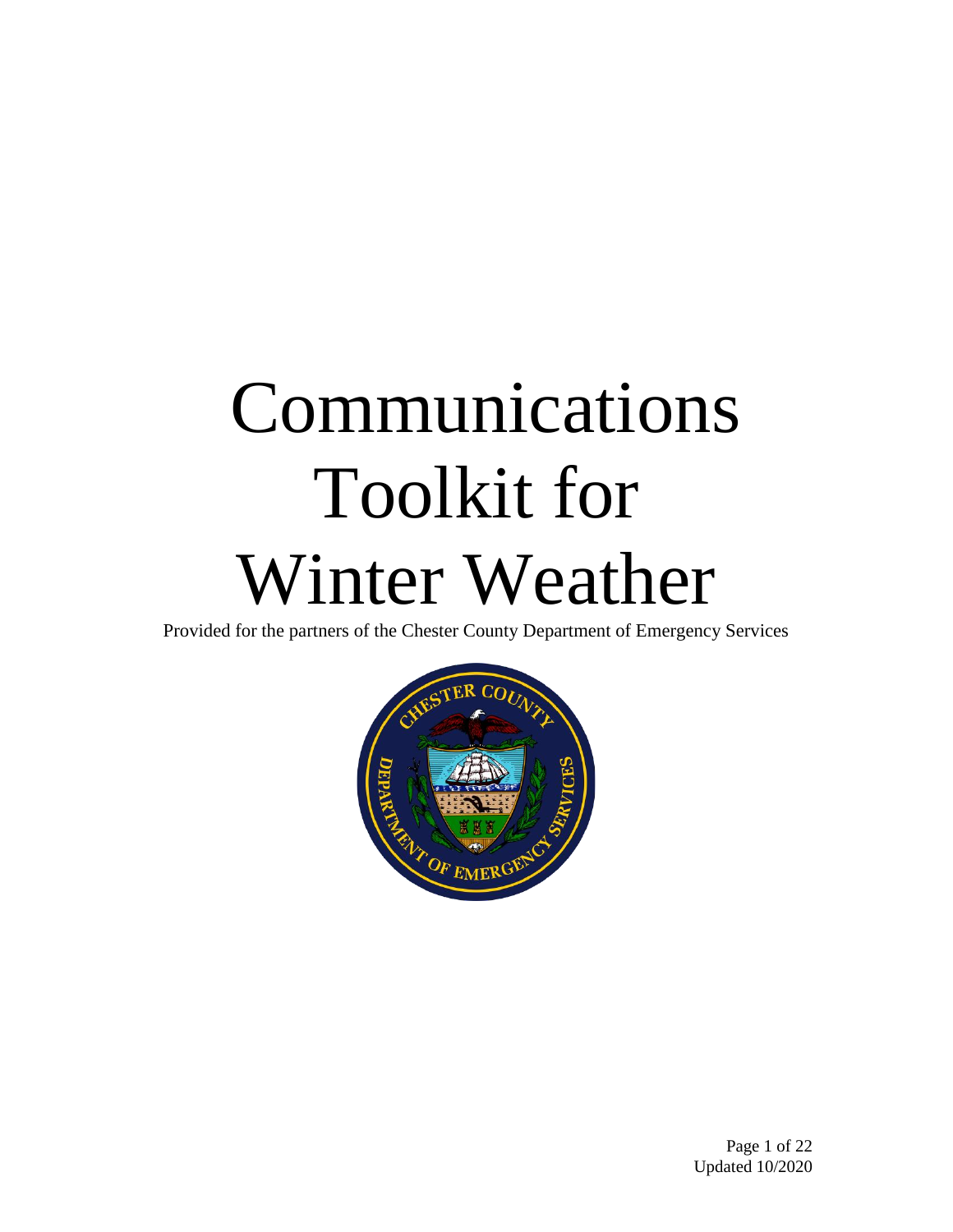#### **NEWSLETTER SUGGESTIONS**

\*\*\*FEEL FREE TO EDIT AS NEEDED.\*\*\*

#### **COLD WEATHER**

With the arrival of frigid winter weather, Chester County Department of Emergency Services (CCDES) reminds residents to take necessary precautions to prevent serious health and safety concerns. Preparing for exposure to colder temperatures can mean the difference between staying healthy and the possibility of serious injury or even death.

When exposed to cold temperatures, the human body loses heat faster than it generates it. Prolonged exposure to cold eventually uses up the body's stored energy and can result in a serious condition called hypothermia, characterized by abnormally low body temperature. Hypothermia is most likely to occur at very cold temperatures but can occur even at temperatures above 40° F if a person becomes chilled from rain, sweat, or submersion in cold water.

Frostbite is another injury to the body caused by freezing and results in a loss of feeling and color in affected areas. It most often affects the nose, ears, cheeks, chin, fingers, or toes. Frostbite can permanently damage the body, and severe cases can lead to amputation. The risk of frostbite is increased in people with reduced blood circulation and among people who are not dressed properly for extremely cold temperatures.

If you have heart disease or high blood pressure, follow your doctor's advice about shoveling snow or performing other hard work in the cold. Otherwise, if you have to do active outdoor chores, dress warmly, and work slowly. Because the body already is working hard just to stay warm, it is possible to get overheated, as well.

CCDES officials recommend the following tips to help keep you and your family safe and healthy during extremely cold weather:

- Try to stay indoors when the weather is extremely cold, especially if winds are high.
- If you must go outdoors, make trips outside as brief as possible.
- When going outside during very cold weather, adults and children should wear: o a hat
	- o a scarf or knit mask to cover face and mouth
	- o sleeves that are snug at the wrist
	- o insulated and waterproof mittens or gloves
	- o several layers of loose-fitting, thermal wear or material that "wicks" moisture off the skin
	- o a water-resistant or tightly woven coat
	- o two layers of socks with boots or shoes that are waterproof and have a flexible sole

Walking on ice is extremely dangerous. Many cold-weather injuries result from falls on ice-covered sidewalks, steps, driveways, and porches. Keep your steps and walkways as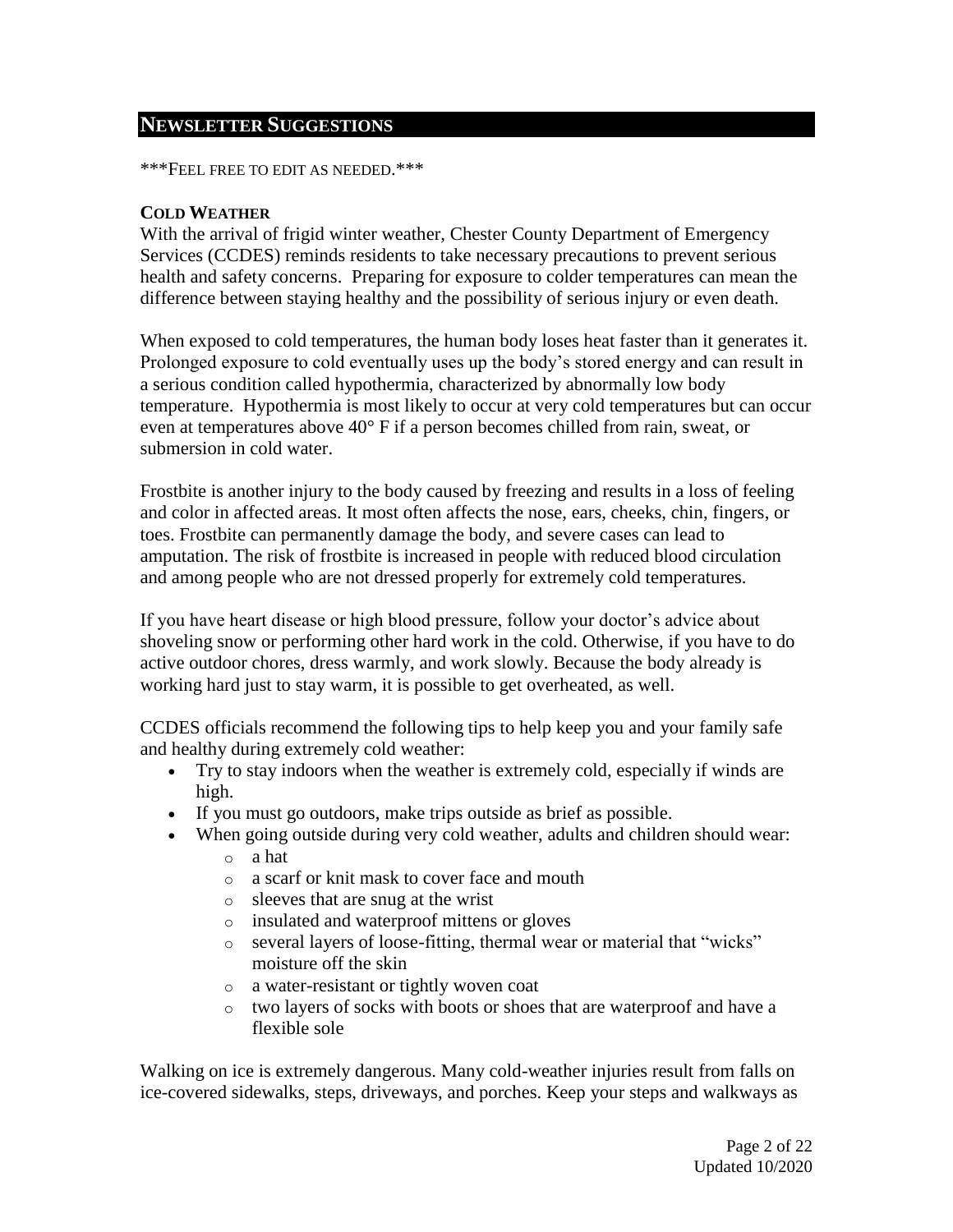free of ice as possible by using rock salt or another chemical de-icing compound. Sand or even cat litter may also be used on walkways to reduce the risk of slipping.

To find more cold weather safety tips, visit https://www.ready.gov/winter-weather

### **Cold Conditions**

Frostbite and hypothermia can occur in less than 30 minutes. Pets and livestock need a warm dry shelter and access to food and fresh unfrozen water.

### **What to do during a winter storm**

- Keep posted on weather conditions. Listen to local media sources or your NOAA weather radio.
- Prepare for isolation at home. Keep an emergency kit on hand.
- Check with neighbors and relatives who may need extra assistance.
- Prevent wood/oil-burning stoves, fireplaces, or electric heaters from overheating and becoming fire hazards. Fill all liquid fuel heating devices outside buildings.
- Stay indoors. Overexertion from activities such as snow shoveling is a major cause of winter storm deaths.
- Dress in warm layers.
- Travel only if necessary, and then only in daylight on major roads.
- Do not travel alone and let someone know your schedule and destination.

## **If caught in a vehicle:**

- Don't leave the vehicle unless help is in sight.
- Open a window to ensure proper ventilation while running the engine.
- Signal trouble by raising the hood, tying a cloth on the antenna, or turning on flashers.
- Don't burn anything in the vehicle.

To find more cold weather safety tips, visit https://www.ready.gov/winter-weather

###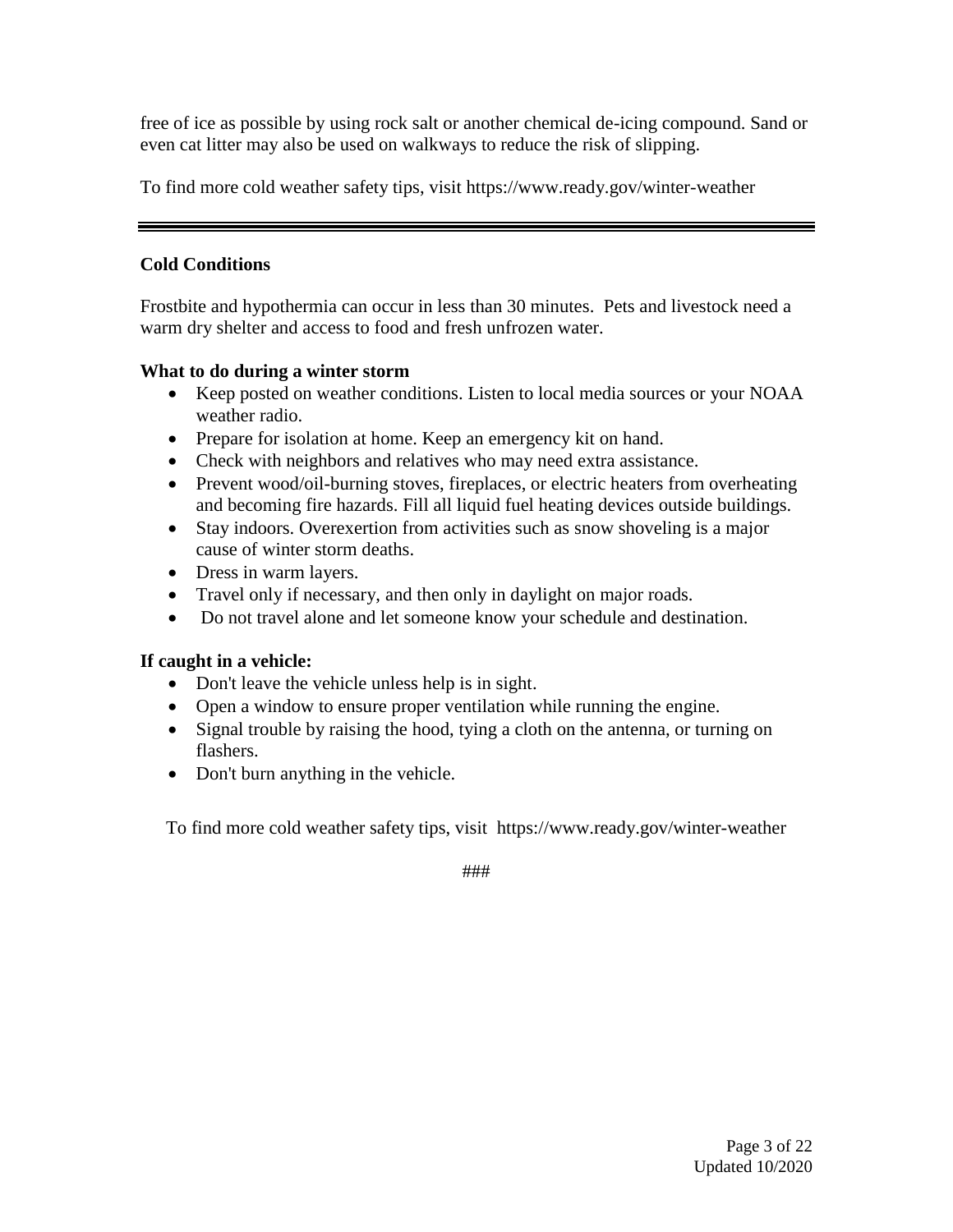## **SOCIAL MEDIA MESSAGES**

*All posts are 280 or fewer characters.*

*The following can be used as relevant information for winter weather.*

*The Centers for Disease Control and Prevention: @CDCReady and @CDCEmergency NWS Mt. Holly: @NWS\_MountHolly Chester County DES - @CCDES*

| <b>GENERAL WINTER</b>                                                                                                                            |                                                              |  |
|--------------------------------------------------------------------------------------------------------------------------------------------------|--------------------------------------------------------------|--|
| <b>Social Media Messages</b><br>Suitable for Twitter/Facebook/<br>Instagram                                                                      | These messages have been formatted for<br>Facebook/Instagram |  |
| Clear off your porch<br>roof/overhang. The weight of all<br>this snow can cause them to fail<br>and collapse.                                    |                                                              |  |
| Please make sure that your fire<br>hydrants and drains are clear.<br>Please clear 3 feet around the sides<br>and back and clear to the street.   |                                                              |  |
| Learn how to stay safe before,<br>during, $\&$ after winter storms $\&$<br>extreme cold by visiting:<br>https://www.ready.gov/winter-<br>weather |                                                              |  |
| Talk with your family about how<br>to get prepared for cold weather:<br>http://go.usa.gov/cr42T                                                  |                                                              |  |
| Prepare for winter weather. Get<br>tips at<br>https://www.ready.gov/winter-<br>weather                                                           |                                                              |  |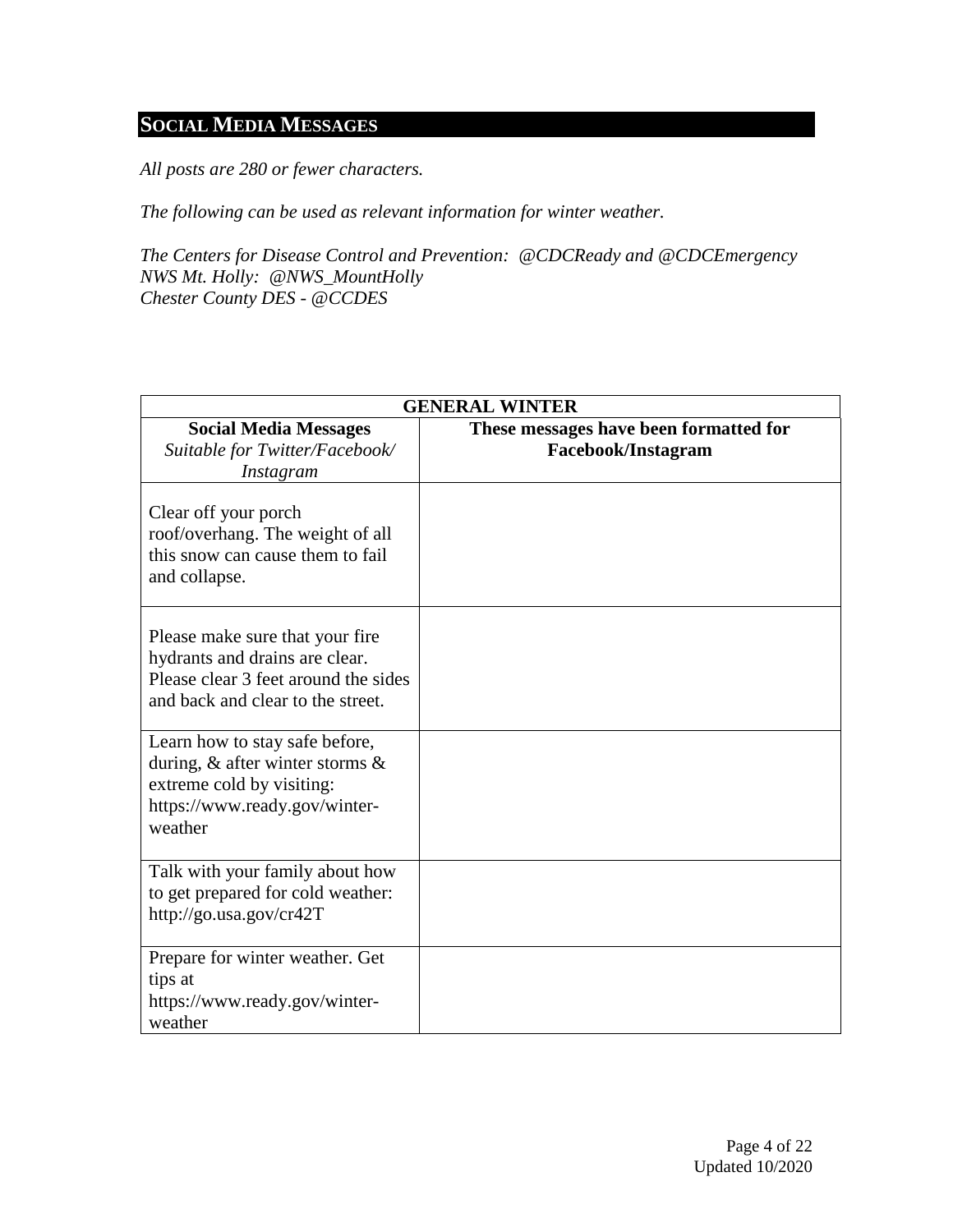| Stay safe during winter weather.<br>Monitor weather alerts and have a<br>preparedness kit ready.<br>http://www.ready.gov/kit<br>Will you know what to do when a<br>winter storm arrives? Get the<br>scoop at<br>https://www.ready.gov/winter-<br>weather |                                                                                                                                                                                           |
|----------------------------------------------------------------------------------------------------------------------------------------------------------------------------------------------------------------------------------------------------------|-------------------------------------------------------------------------------------------------------------------------------------------------------------------------------------------|
| Don't let winter storms freeze<br>your preparedness planning! Be<br>ready ahead of time with<br>https://www.ready.gov/winter-<br>weather                                                                                                                 |                                                                                                                                                                                           |
| Will you know what to do when a<br>winter storm arrives? Get the info<br>you need:<br>https://www.ready.gov/winter-<br>weather                                                                                                                           |                                                                                                                                                                                           |
| Prepare for winter storms and cold<br>weather with the kids by playing<br>the disaster master game:<br>www.ready.gov/kids/games.<br>Password hint: SLEET                                                                                                 |                                                                                                                                                                                           |
| We politely remind you to not call<br>9-1-1 to report your power is out.<br>Be sure to call your electric utility<br>to report your power is out.                                                                                                        | We politely remind you to not call 9-1-1 to report<br>your power is out. Be sure to call your electric utility<br>to report your power is out. Contact information can<br>be found below. |
|                                                                                                                                                                                                                                                          | PECO: (800) 841-4141 or<br>https://www.peco.com/Outages/ReportanOutage<br>/Pages/default.aspx                                                                                             |
|                                                                                                                                                                                                                                                          | PPL: (800) 342-5775 or<br>https://www.pplelectric.com/outages/report-an-<br>outage/step1                                                                                                  |
|                                                                                                                                                                                                                                                          | MetEd: (888) 544-4877 or<br>https://www.firstenergycorp.com/outages_help/Repor<br>t_Power_Outages.html                                                                                    |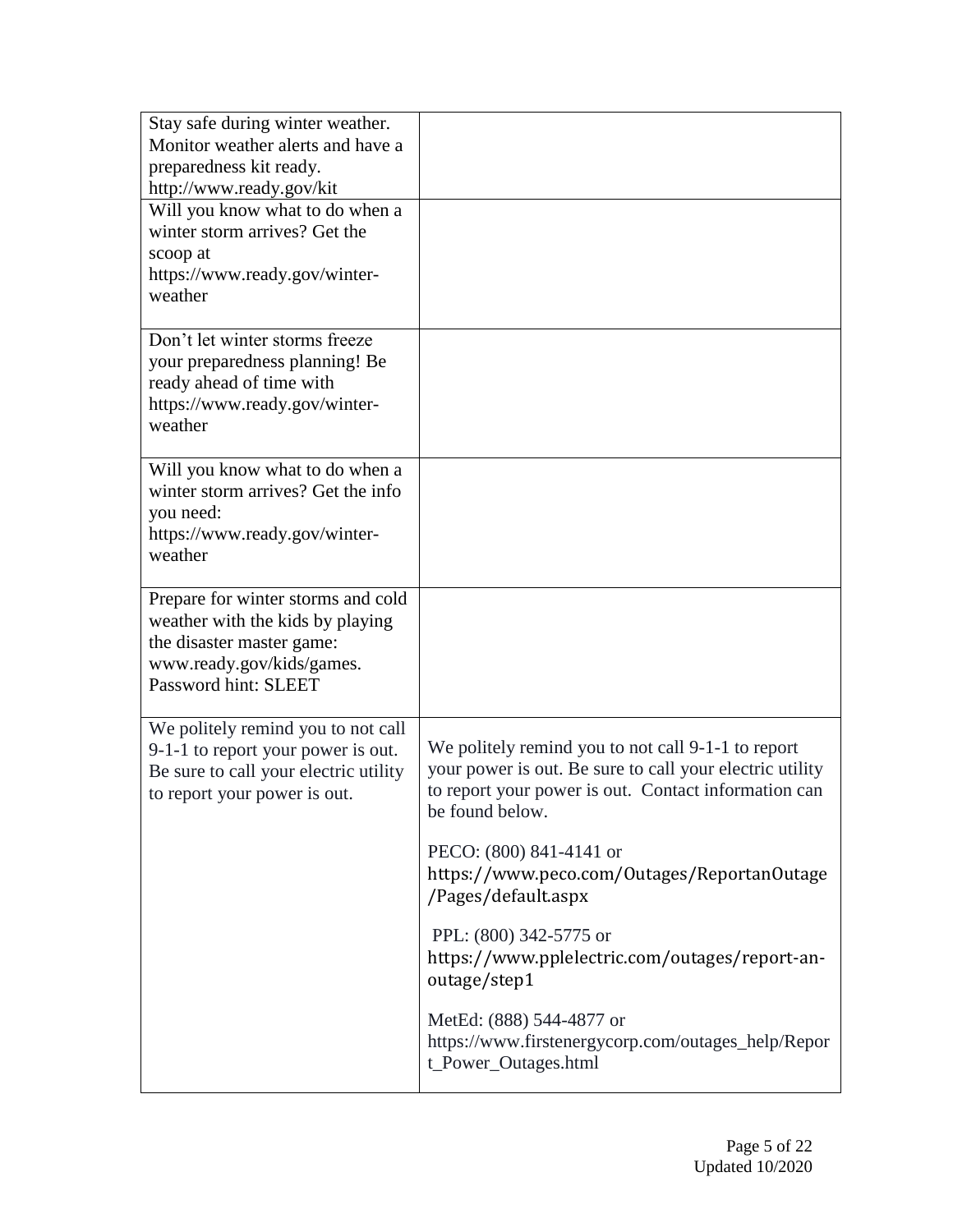| How prepared or UNprepared are<br>you for a winter storm? Learn<br>what to do, "When the Sky Turns<br>Gray." http://bit.ly/1IBzFOY                                                                                                                                                                                                                                                                                                                                             |                                                                                                                                                                                                                                                                                                                                                                                     |
|--------------------------------------------------------------------------------------------------------------------------------------------------------------------------------------------------------------------------------------------------------------------------------------------------------------------------------------------------------------------------------------------------------------------------------------------------------------------------------|-------------------------------------------------------------------------------------------------------------------------------------------------------------------------------------------------------------------------------------------------------------------------------------------------------------------------------------------------------------------------------------|
| Extreme weather including winter<br>storms can be stressful. Trained<br>counselors at the Disaster Distress<br>Helpline are ready to listen 24/7<br>by calling: 1-800-985-5990 or by<br>texting TalkWithUs to 66746<br>(msg/data rates apply). For more<br>information visit:<br>http://disasterdistress.samhsa.gov<br>Talk with your family about how<br>to get prepared for extreme cold<br>weather:<br>https://www.ready.gov/kids/disast<br>er-facts/winter-storms-extreme- |                                                                                                                                                                                                                                                                                                                                                                                     |
| cold<br>Winter weather travel tip: follow<br>directions from local officials and<br>build an emergency car kit. More<br>tips and information:<br>https://www.ready.gov/winter-<br>weather                                                                                                                                                                                                                                                                                      |                                                                                                                                                                                                                                                                                                                                                                                     |
| Snow Prep tips: check on<br>neighbors, charge cell phones, find<br>flashlights (check batteries) and<br>follow local officials online.                                                                                                                                                                                                                                                                                                                                         |                                                                                                                                                                                                                                                                                                                                                                                     |
| Staying safe before, during, and<br>after winter weather. More Info -<br>https://www.ready.gov/winter-<br>weather                                                                                                                                                                                                                                                                                                                                                              |                                                                                                                                                                                                                                                                                                                                                                                     |
| Is your food safe after a power<br>outage?<br>http://www.foodsafety.gov/keep/c<br>harts/refridg_food.html                                                                                                                                                                                                                                                                                                                                                                      | If your home was without power, your food may be at<br>risk. Perishable foods can rapidly grow bacteria when<br>kept at improper temperatures. Educate yourself on<br>proper food storage and the health risks of food after<br>a winter storm. Use<br>http://www.foodsafety.gov/keep/charts/refridg_food.<br>html food charts to help you decide what to keep and<br>what to toss. |
| Staying safe before, during, and<br>after winter weather. More Info -                                                                                                                                                                                                                                                                                                                                                                                                          |                                                                                                                                                                                                                                                                                                                                                                                     |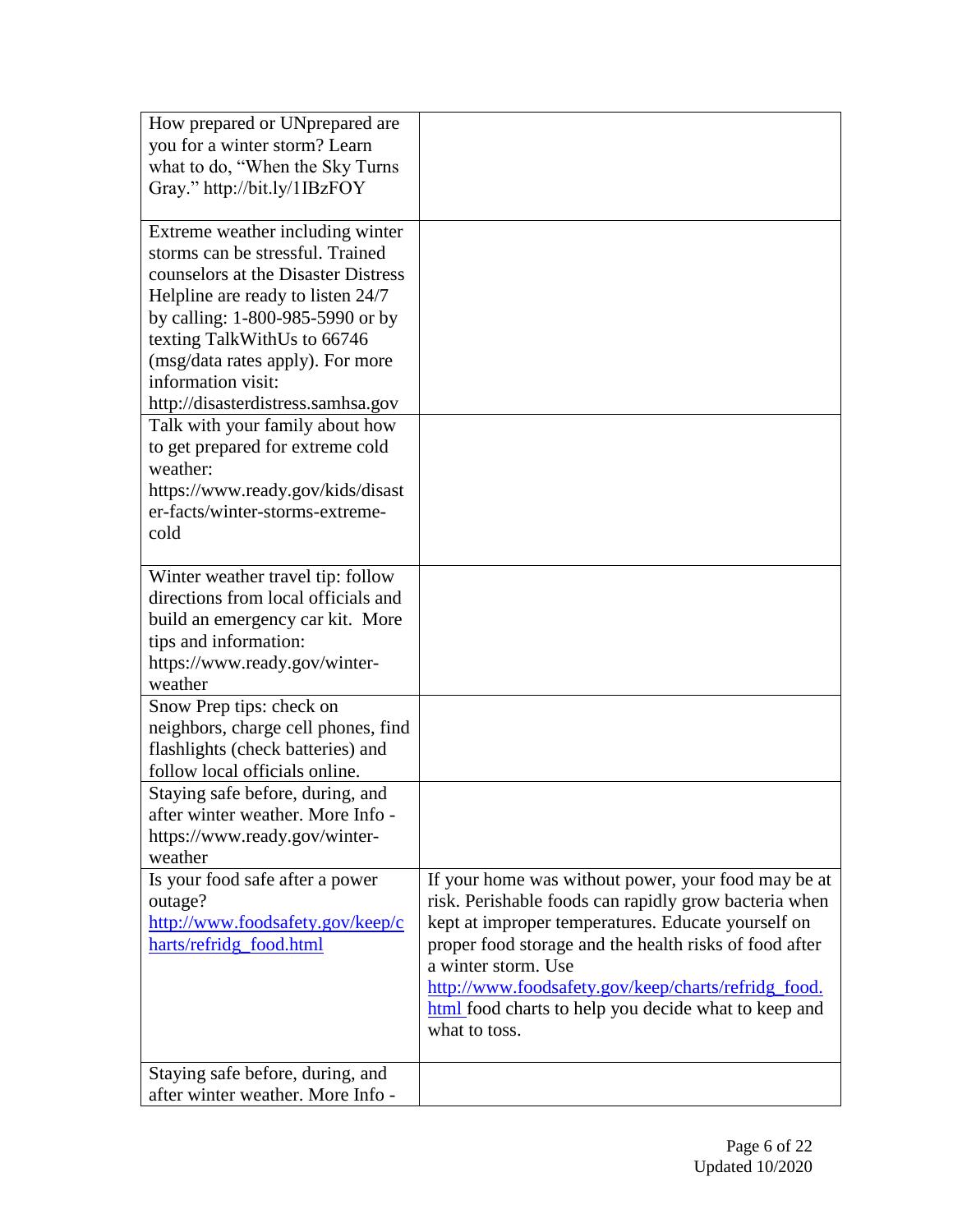| https://www.ready.gov/winter-<br>weather                                                                                                                 |                                                                                                                                                                                                                                                                                                                                                                                                                                               |
|----------------------------------------------------------------------------------------------------------------------------------------------------------|-----------------------------------------------------------------------------------------------------------------------------------------------------------------------------------------------------------------------------------------------------------------------------------------------------------------------------------------------------------------------------------------------------------------------------------------------|
|                                                                                                                                                          | This is a common question during snow events -<br>What is the difference between a snow emergency<br>and a state of emergency? Here is your answer: A<br>Snow Emergency is a specific plan enacted by the<br>local government that places parking restrictions<br>along pre-designated routes. A State of Emergency in<br>PA - is a specific travel restriction that means only<br>authorized personnel are allowed to travel on the<br>roads |
| Are we still in a storm warning?<br>Get the latest weather updates<br>from the NWS Mt. Holly page.<br>https://twitter.com/NWS_MountH<br>olly             | Are we still in a storm warning? Get the latest<br>weather updates from the NWS Mt. Holly page.<br>https://www.facebook.com/NWSMountHolly                                                                                                                                                                                                                                                                                                     |
| Be a good neighbor!! Help people<br>who require special assistance<br>such as elderly people living<br>alone, people with disabilities, and<br>children. |                                                                                                                                                                                                                                                                                                                                                                                                                                               |
| Snow Prep tips: check on<br>neighbors, charge cell phones, find<br>flashlights (check batteries) and<br>follow local officials online.                   |                                                                                                                                                                                                                                                                                                                                                                                                                                               |
| Make a plan to connect before a<br>winter storm by text, e-mail, social<br>media & cell:<br>https://www.ready.gov/plan                                   |                                                                                                                                                                                                                                                                                                                                                                                                                                               |
| Include enough food, water, meds<br>& anything used daily in your<br>emergency kit to last for at least<br>72 hrs                                        |                                                                                                                                                                                                                                                                                                                                                                                                                                               |
| Before a winter storm: Have<br>emergency supplies ready in your<br>home; when the storm hits, stay<br>put and off the roads.                             |                                                                                                                                                                                                                                                                                                                                                                                                                                               |
| Winter is just around the corner.<br>Get prepared by updating your<br>emergency kit: www.ready.gov/kit                                                   |                                                                                                                                                                                                                                                                                                                                                                                                                                               |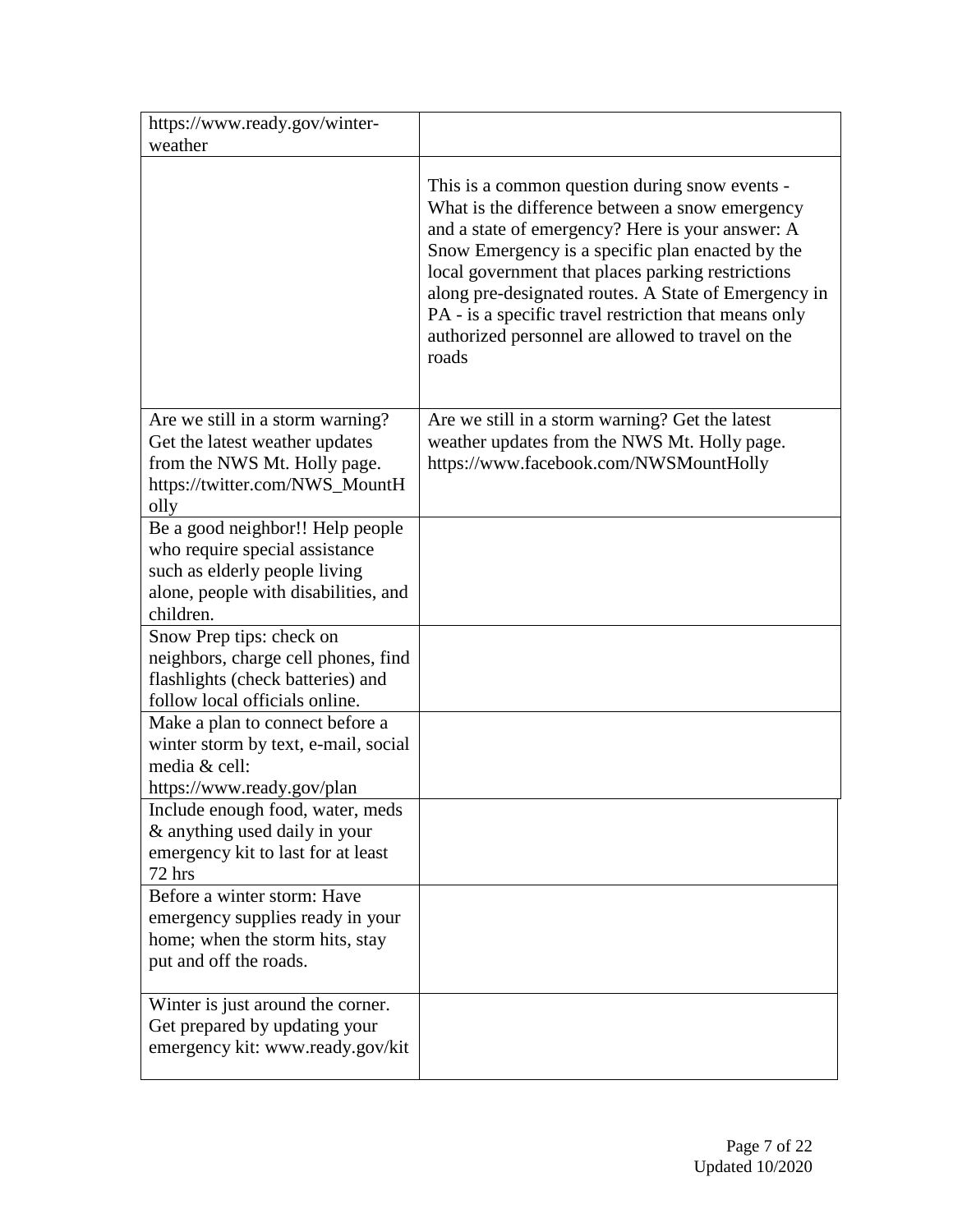| Get ahead of winter storms by<br>making sure your emergency kit<br>for your car is fully stocked:<br>www.ready.gov/car<br>Hitting the road this winter? An<br>emergency kit for your car might |  |
|------------------------------------------------------------------------------------------------------------------------------------------------------------------------------------------------|--|
| come in handy when you least<br>expect it!                                                                                                                                                     |  |
| Keep water, non-perishable food,<br>and an extra set of warm clothes in<br>the car in case you get stranded<br>during winter weather.<br>https://www.ready.gov/car                             |  |
| Seasons change and so should<br>your car's disaster kit! Winterize<br>your wheels with these emergency<br>items.<br>https://www.ready.gov/car                                                  |  |
| During a snowstorm: Listen to<br>local officials, stay off roads,<br>charge devices in case power goes<br>out, and check on neighbors.                                                         |  |
| Stay off icy roads when winter<br>storm advisories & watches are<br>issued.                                                                                                                    |  |
| Stay off roads during & after a<br>winter storm. If you must drive<br>"Don't Crowd the Plow!"                                                                                                  |  |
| Prepare your car for winter: keep<br>your gas tank near full to help<br>avoid ice in the tank and fuel lines.                                                                                  |  |
| Ice and snow, take it slow-slower<br>speed, slower acceleration, slower<br>steering, and slower braking.                                                                                       |  |
| Snowstorm tip: clear snow & ice<br>off of fire hydrants so fire<br>departments can gain access.                                                                                                |  |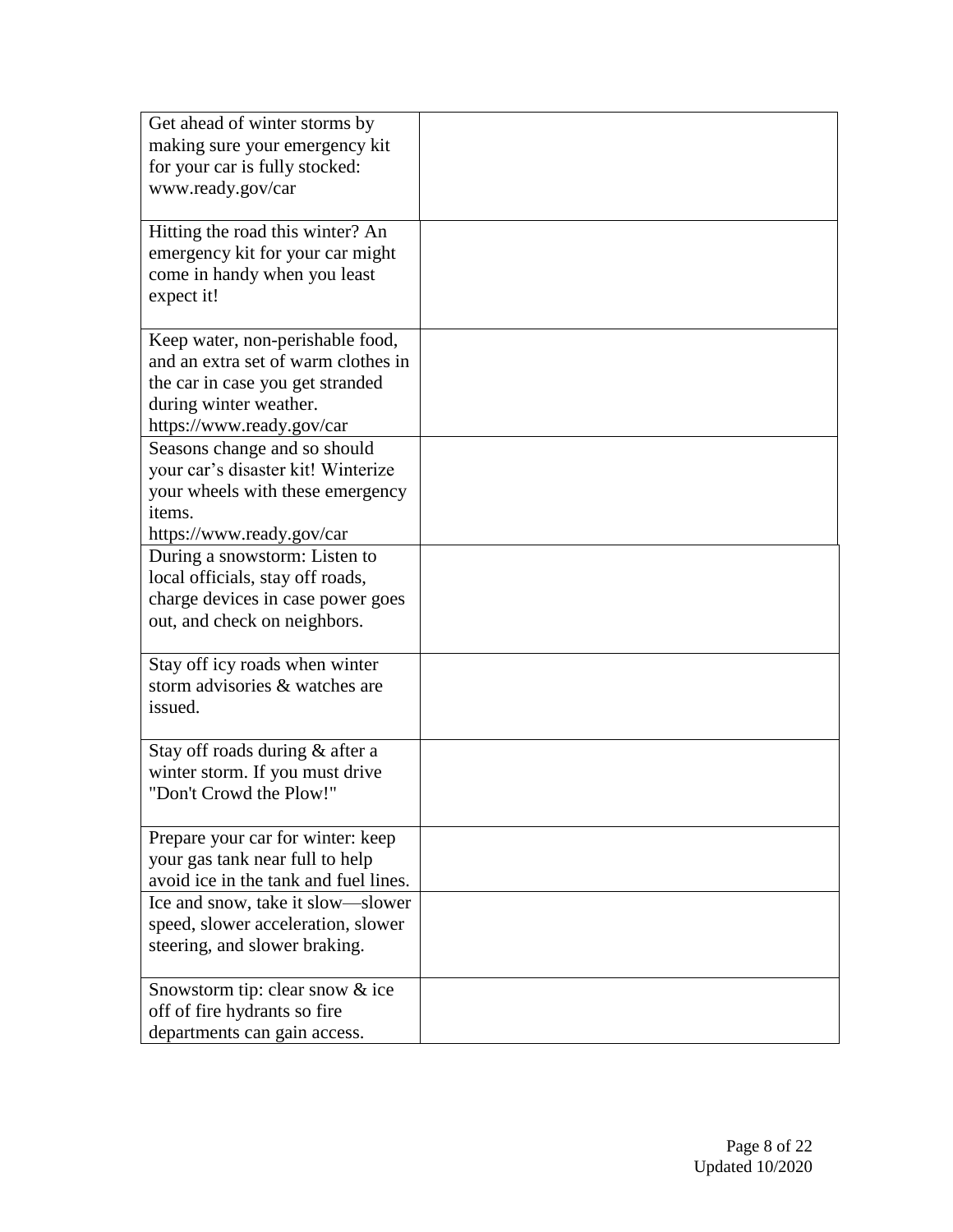| Layers of loose-fitting, lightweight<br>clothing will keep you warmer<br>than one bulky sweater.                                                                                              |  |
|-----------------------------------------------------------------------------------------------------------------------------------------------------------------------------------------------|--|
| Babies are most often affected by<br>hypothermia. Learn preventive tips<br>for them at:<br>http://1.usa.gov/1ESt0v9                                                                           |  |
| Hypothermia is caused by cold<br>temps & wet/windy weather. Get<br>more facts about how to prevent it:<br>https://www.ready.gov/winter-<br>weather                                            |  |
| Freezing temperatures increases<br>frostbite risk. Learn the warning<br>signs of frostbite:<br>https://www.ready.gov/winter-<br>weather                                                       |  |
| Many people die each year from<br>heart attacks brought on by<br>shoveling snow. Pace yourself &<br>get your neighbors involved.                                                              |  |
| These winter weather items may<br>come in handy if driving: a shovel,<br>salt/sand, ice scraper, blankets,<br>water, extra clothing & flashlight.<br>Keep them in your trunk just in<br>case! |  |
| When it's freezing limit time<br>outside and check on your<br>neighbors!                                                                                                                      |  |
| When driving in snow, keep a<br>distance of 6 car lengths between<br>you and the car in front of you.                                                                                         |  |
| If you get stuck in snow while<br>driving stay in your vehicle. Learn<br>more safety tips at<br>https://www.ready.gov/winter-<br>weather                                                      |  |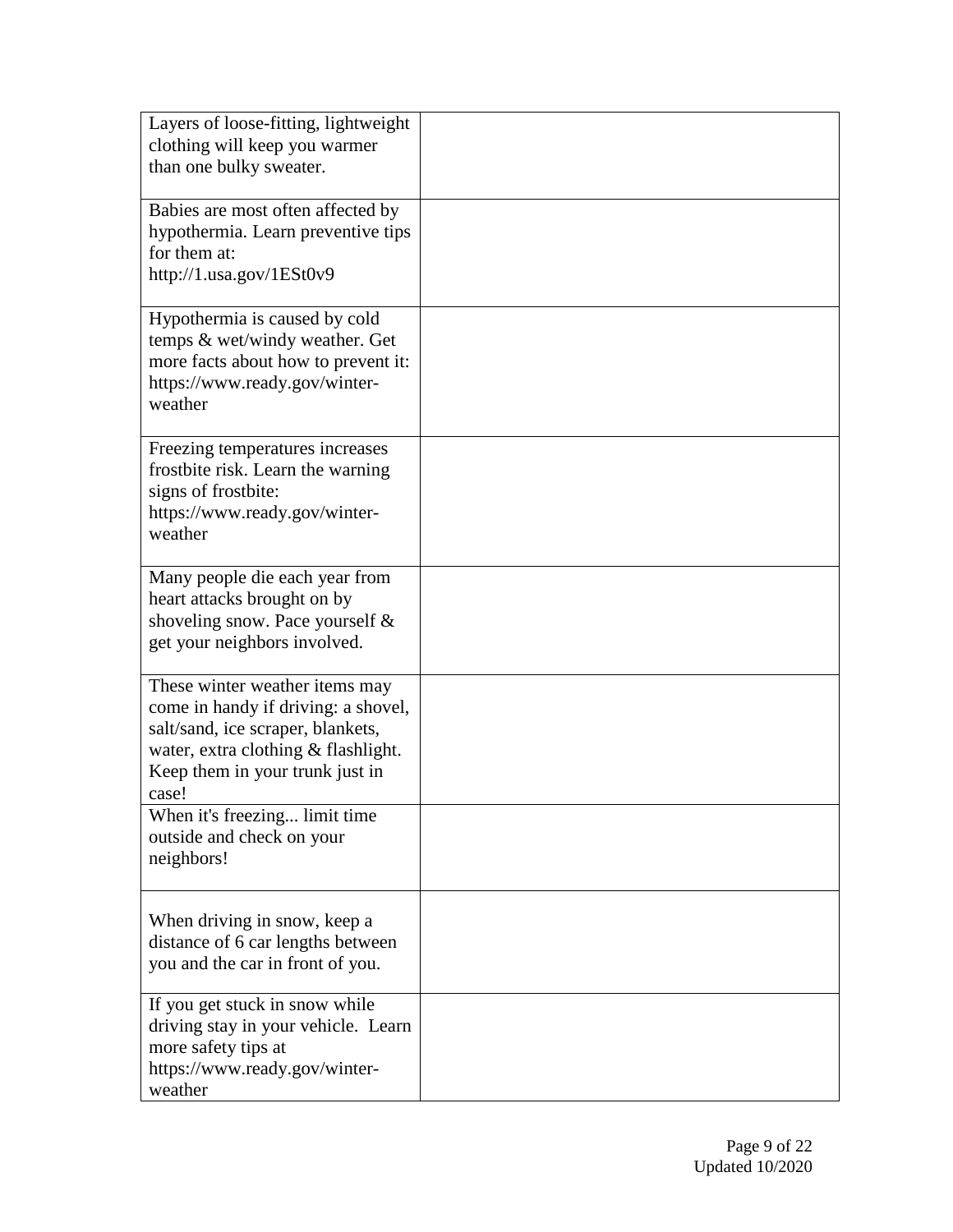| Dress warmly and wear proper<br>boots when venturing out! Learn<br>more safety tips at<br>https://www.ready.gov/winter-<br>weather |  |
|------------------------------------------------------------------------------------------------------------------------------------|--|
| If you have to drive in winter                                                                                                     |  |
| weather, stock your car w/                                                                                                         |  |
| supplies like booster cables,                                                                                                      |  |
| blankets, snacks & flares                                                                                                          |  |

| PET SAFETY                                                                                                                                                                                              |                                                                 |  |
|---------------------------------------------------------------------------------------------------------------------------------------------------------------------------------------------------------|-----------------------------------------------------------------|--|
| <b>Social Media Messages</b><br>Suitable for Twitter/Facebook/<br>Instagram                                                                                                                             | These messages have<br>been formatted for<br>Facebook/Instagram |  |
| Winter Safety Tip: Bring your furry friends inside when<br>temperatures take a dip! More pet prep tips:<br>www.ready.gov/pets                                                                           |                                                                 |  |
| Rock salt may help melt snow and ice, but the chemicals<br>can be fatal to your pets. Clean their paws after each trip<br>outside!                                                                      |                                                                 |  |
| Your pet may think antifreeze is sweet, but it's not a<br>dessert! Find out more: https://www.aspca.org/pet-<br>care/general-pet-care/cold-weather-safety-tips                                          |                                                                 |  |
| Prepare your pooch for cold weather! Tip: Wipe your dog's<br>paws after each trip outside. Ice-melting chemicals can be<br>fatal; they may also make your pet sick or irritate their skin<br>and mouth. |                                                                 |  |
| Bring your furry friends inside when temperatures take a<br>dip! More pet prep tips: https://www.aspca.org/pet-<br>care/general-pet-care/cold-weather-safety-tips                                       |                                                                 |  |
| Don't leave your dog inside a parked car. During the winter<br>it can act as an icebox and trap cold air inside.                                                                                        |                                                                 |  |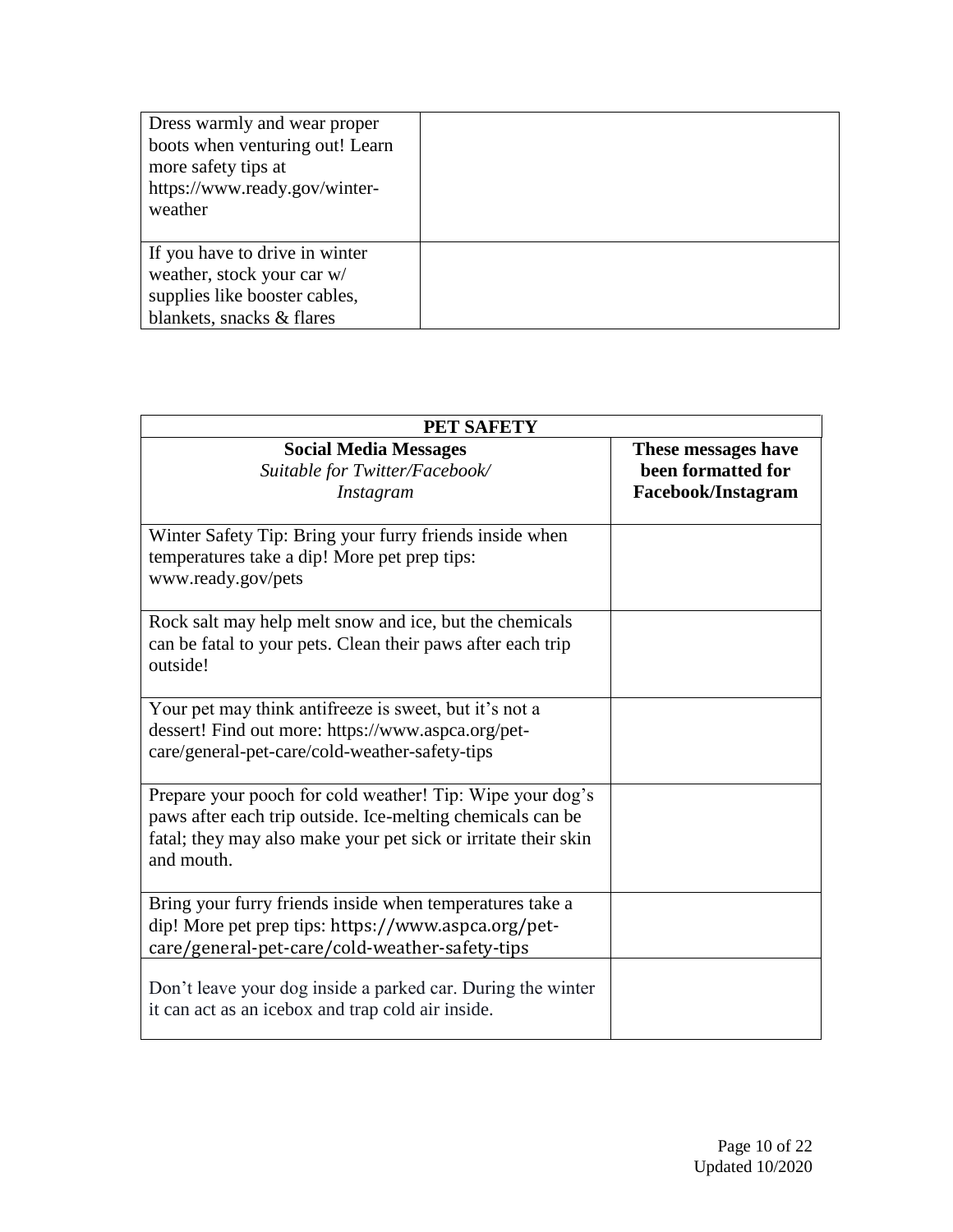| <b>FIRE SAFETY</b>                                                                                                                                                                                                                                                                                                                                                                          |                                                                     |  |
|---------------------------------------------------------------------------------------------------------------------------------------------------------------------------------------------------------------------------------------------------------------------------------------------------------------------------------------------------------------------------------------------|---------------------------------------------------------------------|--|
| <b>Social Media Messages</b><br>Suitable for Twitter/Facebook/<br>Instagram                                                                                                                                                                                                                                                                                                                 | These messages have been formatted for<br><b>Facebook/Instagram</b> |  |
| Keep anything that can burn at least 3 feet away from<br>a fireplace, wood stove, or space heater. Watch this<br>short video from @usfa to learn how to prevent<br>portable heater fires in your home this winter:<br>http://www.youtube.com/watch?v=9AMQ1ASnmNU                                                                                                                            |                                                                     |  |
| Be careful trying to stay warm this winter. Using<br>unsafe heating devices indoors can cause CO<br>poisoning!                                                                                                                                                                                                                                                                              |                                                                     |  |
| If you're running a portable generator, you need to<br>have a working Carbon Monoxide alarm in your<br>home.                                                                                                                                                                                                                                                                                |                                                                     |  |
| Winter Safety Tip: NEVER use a generator, camp<br>stove, charcoal grill, gasoline, or propane heater<br>indoors.                                                                                                                                                                                                                                                                            |                                                                     |  |
| NEVER heat a home by using the stovetop or oven.                                                                                                                                                                                                                                                                                                                                            |                                                                     |  |
| Keep generators outside at least 20 feet away from<br>doors, windows, and vents to avoid accidental CO<br>poisoning.                                                                                                                                                                                                                                                                        |                                                                     |  |
| Wear layered clothing and use blankets to stay warm<br>during a winter storm.                                                                                                                                                                                                                                                                                                               |                                                                     |  |
| Winter fire safety: use portable heaters with an<br>automatic shut-off to avoid the risk of fire if the<br>device tips over.                                                                                                                                                                                                                                                                |                                                                     |  |
| As the mercury falls, you may use portable heating<br>sources to warm your home. Heating equipment is a<br>leading cause of home fire deaths in the U.S. There<br>are steps you can take to prevent this tragedy. How<br>do you stay safe when using these devices?<br>https://www.nfpa.org/-/media/Files/Public-<br>Education/Resources/Safety-tip-<br>sheets/PortableFireplaceSafety.ashx |                                                                     |  |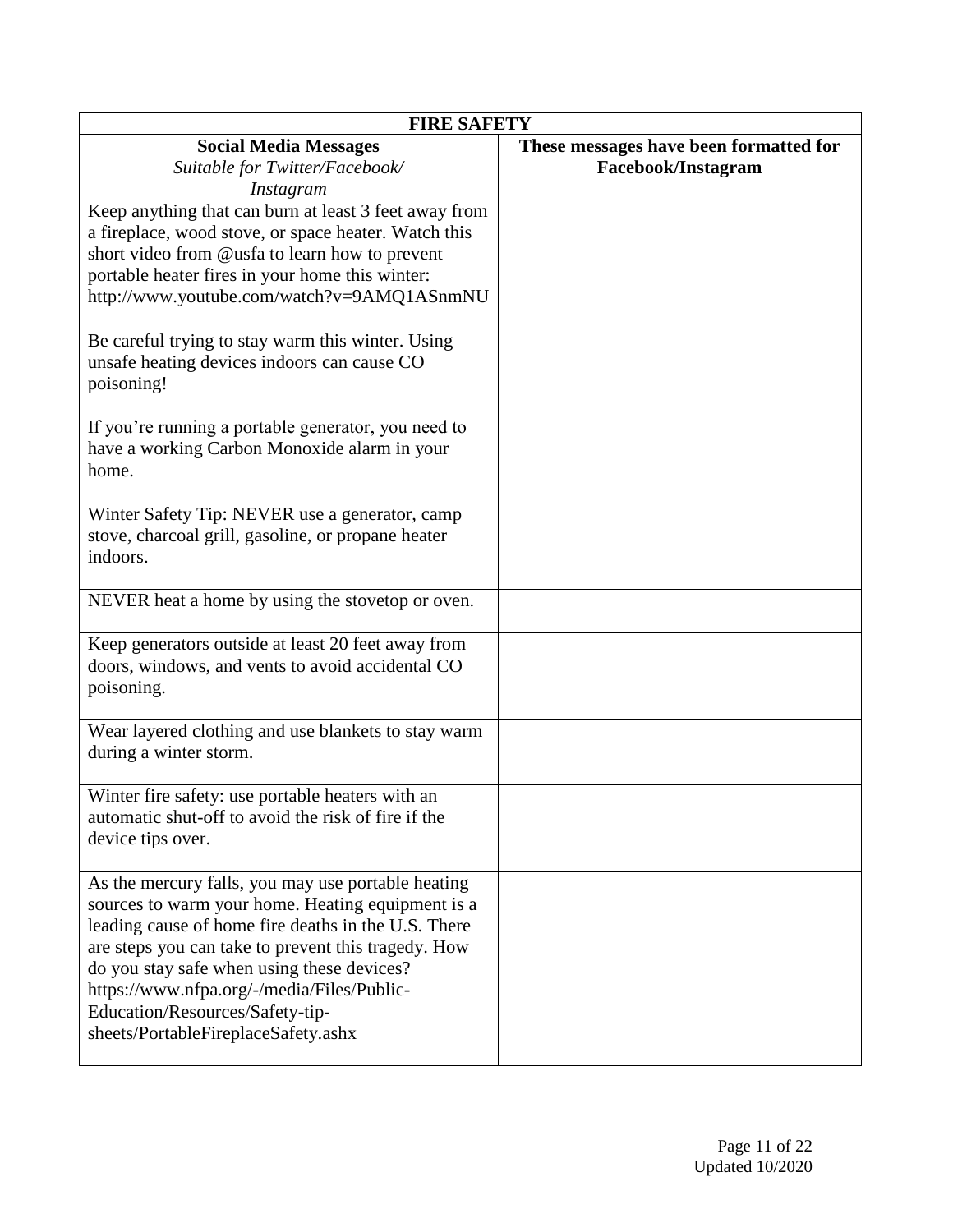| Space heaters cause one-third of home heating fires    |  |
|--------------------------------------------------------|--|
| and 4 out of 5 home heating fires deaths. Protect your |  |
| family: if you're heating your home with a space       |  |
| heater this winter, take a few moments to review       |  |
| these tips from the U.S. Fire Administration:          |  |
| https://www.nfpa.org/-/media/Files/Public-             |  |
| Education/Resources/Safety-tip-                        |  |
| sheets/PortableFireplaceSafety.ashx                    |  |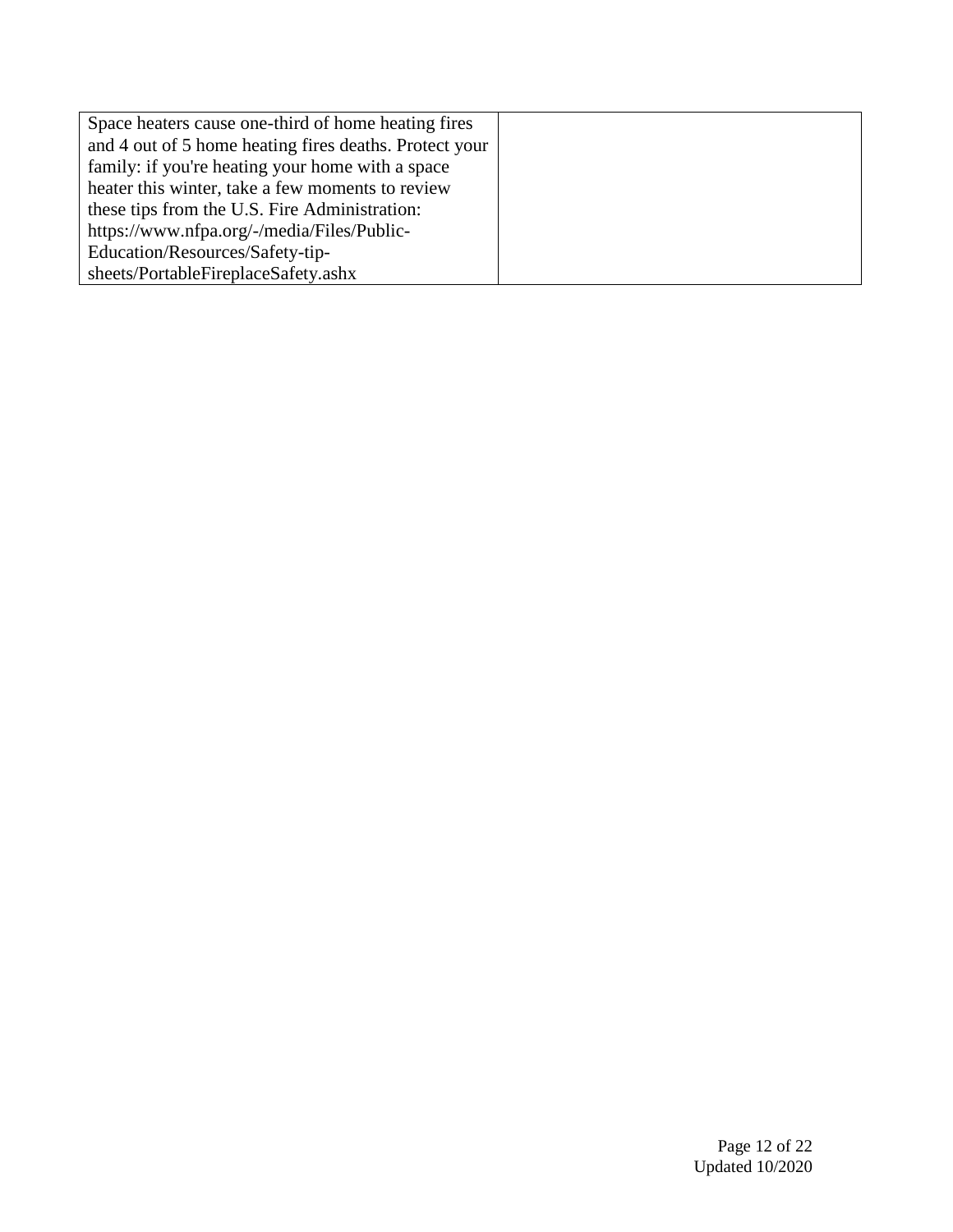| <b>POWER OUTAGE</b>                                                                                                                                                                                                                                                                                                                                                  |                                                              |
|----------------------------------------------------------------------------------------------------------------------------------------------------------------------------------------------------------------------------------------------------------------------------------------------------------------------------------------------------------------------|--------------------------------------------------------------|
| <b>Social Media Messages</b><br>Suitable for Twitter/Facebook/<br>Instagram                                                                                                                                                                                                                                                                                          | These messages have been formatted<br>for Facebook/Instagram |
| Winter storms can cause power<br>outages. Share these tips and<br>prepare now:<br>https://www.ready.gov/power-<br>outages<br>Conserve power to avoid power<br>outages during extreme cold.<br>Only use appliances with heavy<br>electrical loads (dishwashers,<br>washers, dryers) early in the<br>morning or late at night. For<br>more tips and information visit: |                                                              |
| www.ready.gov/power-outage.<br>Power outages can leave you<br>without a way to communicate,<br>but if you are prepared, they<br>don't have to! What items would<br>you include in your disaster kit<br>to help you stay safe during a<br>power outage this winter?                                                                                                   |                                                              |
| Make a plan to check on<br>neighbors if extreme cold or<br>winter weather knocks out your<br>power.                                                                                                                                                                                                                                                                  |                                                              |
| Get the kids involved in<br>preparing for power outages<br>before winter weather:<br>https://www.ready.gov/kids                                                                                                                                                                                                                                                      |                                                              |
| Tip: Dim the brightness in your<br>cell phone settings to save<br>battery life.                                                                                                                                                                                                                                                                                      |                                                              |
| Need to take shelter in extreme<br>cold? Contact your local Office<br>of Emergency Management to<br>find a warming center near you.                                                                                                                                                                                                                                  |                                                              |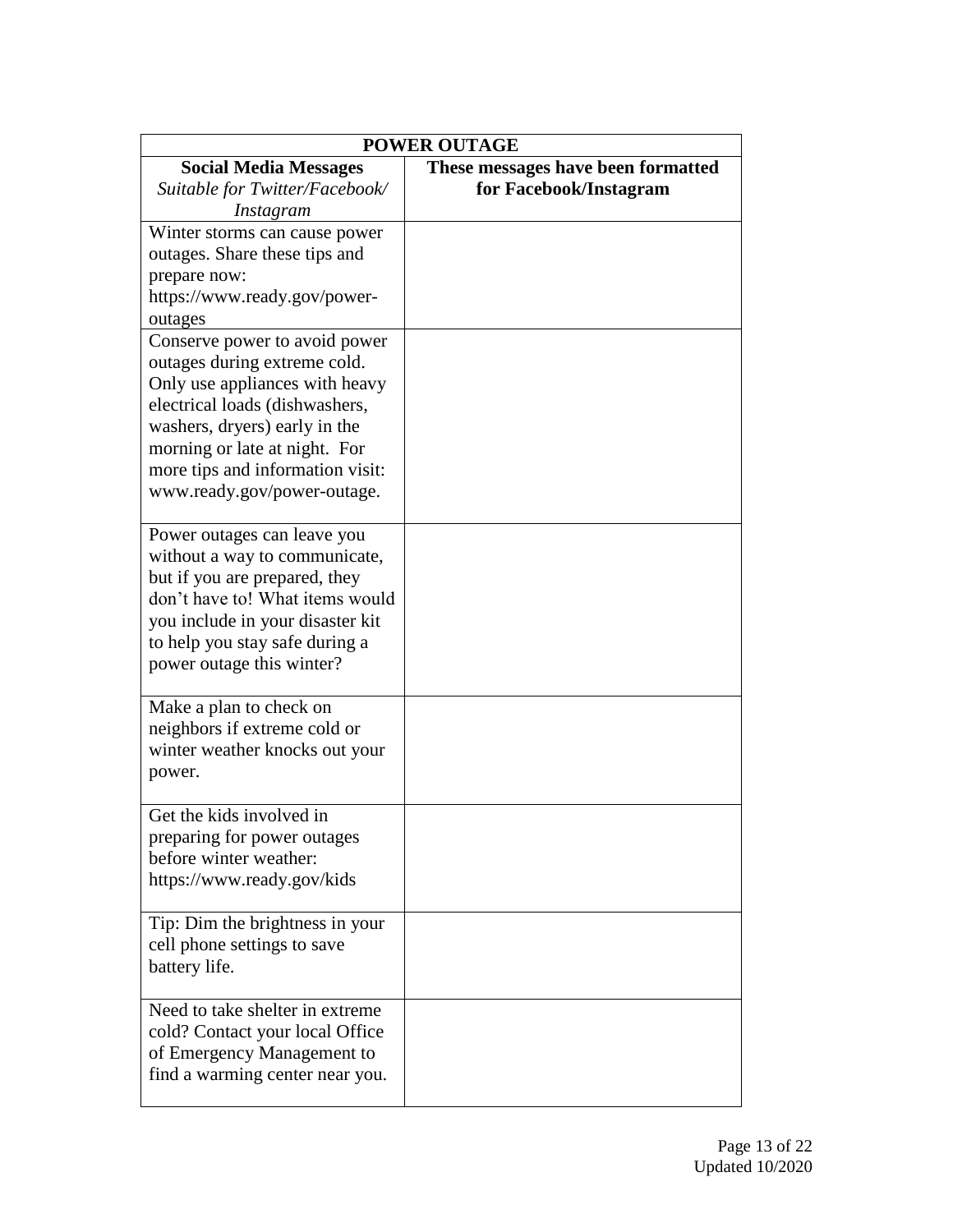| Do you know what to do if the<br>power goes out? Build an<br>emergency kit today. Learn what<br>you can do to prepare today:<br>https://www.ready.gov/winter-<br>weather |                                                                                                                                                                                              |
|--------------------------------------------------------------------------------------------------------------------------------------------------------------------------|----------------------------------------------------------------------------------------------------------------------------------------------------------------------------------------------|
| We politely remind you to not<br>call 9-1-1 to report your power<br>is out. Be sure to call your<br>electric utility to report your<br>power is out.                     | We politely remind you to not call 9-1-1<br>to report your power is out. Be sure to call<br>your electric utility to report your power is<br>out. Contact information can be found<br>below. |
|                                                                                                                                                                          | PECO: (800) 841-4141 or<br>https://www.peco.com/Outages/Repor<br>tanOutage/Pages/default.aspx                                                                                                |
|                                                                                                                                                                          | PPL: (800) 342-5775 or<br>https://www.pplelectric.com/outages/<br>report-an-outage/step1                                                                                                     |
|                                                                                                                                                                          | MetEd: (888) 544-4877 or<br>https://www.firstenergycorp.com/outages_<br>help/Report_Power_Outages.html                                                                                       |
| Using a generator? Make sure to<br>place it outside the home.<br>Incorrect generator use can lead<br>to CO poisoning from the engine<br>exhaust or fire.                 |                                                                                                                                                                                              |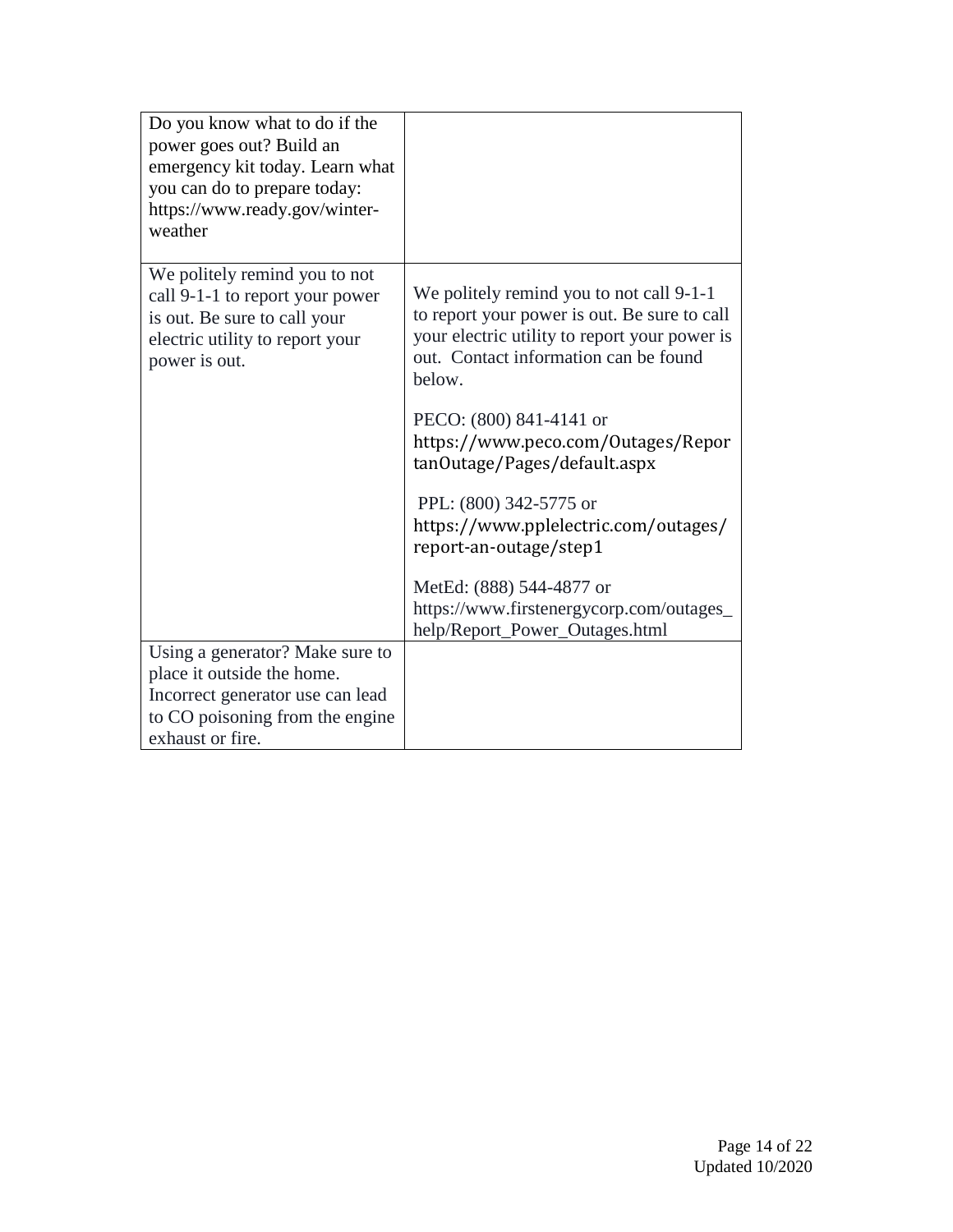| <b>CARBON MONOXIDE</b>                                                                                                                                                                                                        |                                                                        |
|-------------------------------------------------------------------------------------------------------------------------------------------------------------------------------------------------------------------------------|------------------------------------------------------------------------|
| <b>Social Media Messages</b><br>Suitable for Twitter/Facebook/<br>Instagram                                                                                                                                                   | These messages have been<br>formatted for<br><b>Facebook/Instagram</b> |
| With cold temperatures, we want to<br>stay warm, but using space heaters<br>and even wood fires increases<br>carbon monoxide in the air. This<br>can lead to potential carbon<br>monoxide poisonings.                         |                                                                        |
| If carbon monoxide poisoning is<br>suspected, seek fresh air and call 9-<br>1-1 or the Poison Control Center: 1-<br>800-222-1222                                                                                              |                                                                        |
| Make sure to check your carbon<br>monoxide detector or install one if<br>you don't have one.                                                                                                                                  |                                                                        |
| Check heating systems, chimney<br>flues, and gas appliances every<br>year. Get them cleaned and serviced<br>as needed by qualified<br>heating/appliance contractors.                                                          |                                                                        |
| Never run a portable generator or<br>any gasoline-powered engine inside<br>a basement, garage, camper, or<br>other enclosed structure, even if<br>doors and windows are open                                                  |                                                                        |
| Never leave the motor running in a<br>vehicle parked in an enclosed or<br>partially enclosed space, such as a<br>garage.                                                                                                      |                                                                        |
| Use charcoal grills, hibachis, or<br>portable camping stoves outside<br>your home, garage, basement, tent,<br>or camper. Using them indoors or in<br>an enclosed space can produce<br>dangerous levels of carbon<br>monoxide. |                                                                        |
| Use caution with kerosene or gas<br>space heaters. Use vented space<br>heaters.                                                                                                                                               |                                                                        |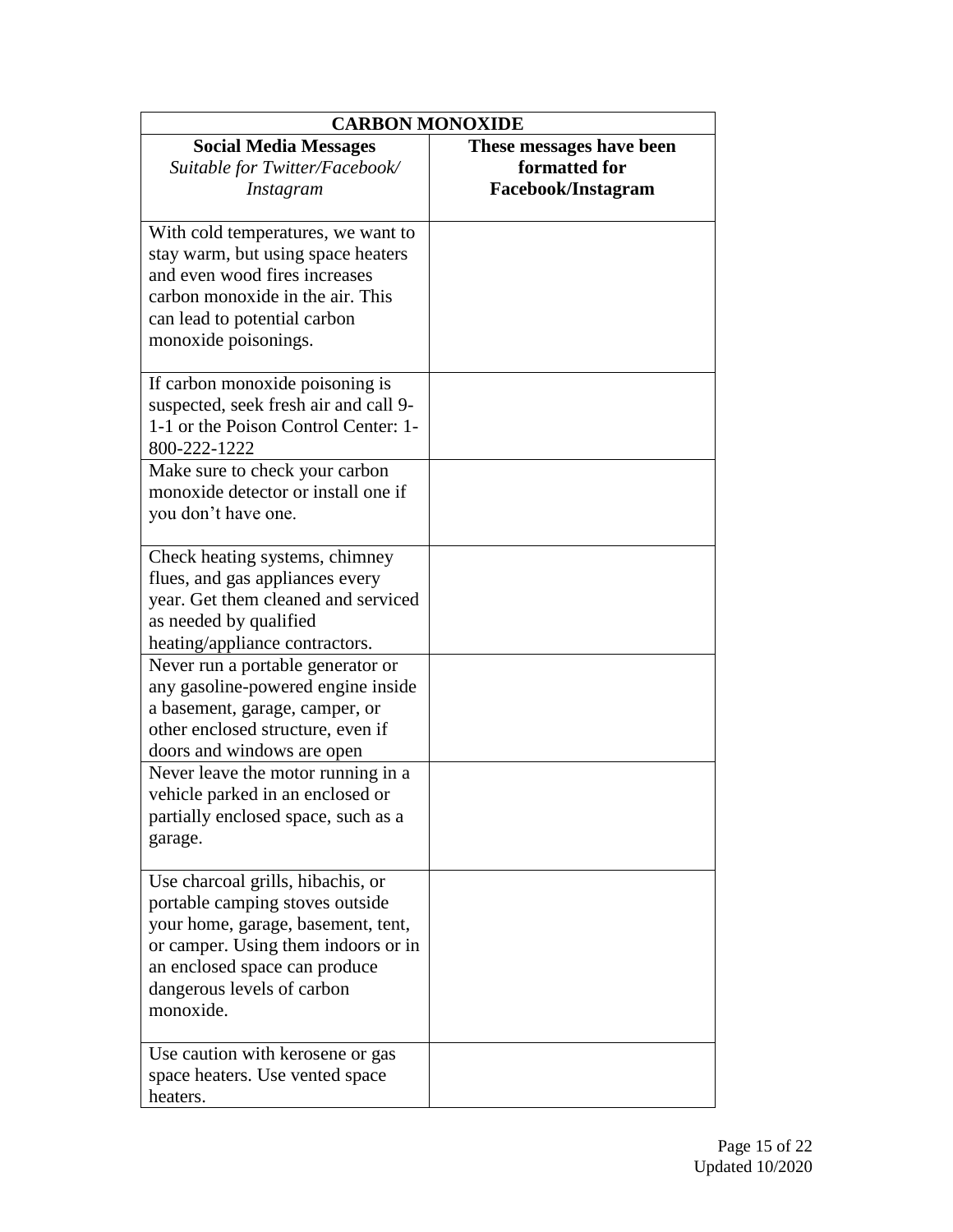| Symptoms of carbon monoxide           |  |
|---------------------------------------|--|
| poisoning:                            |  |
| Headache                              |  |
| <b>Dizziness</b>                      |  |
| Weakness                              |  |
| Nausea                                |  |
| Vomiting                              |  |
| Chest pain                            |  |
| Confusion                             |  |
| Avoid carbon monoxide (CO)            |  |
| poisoning: install CO detectors,      |  |
| have the furnace checked regularly,   |  |
| keep portable generator $>20$ ft from |  |
| home.                                 |  |
| Did you know that Carbon              |  |
| Monoxide is tasteless, colorless,     |  |
| and odorless? Learn more about the    |  |
| signs and symptoms of Carbon          |  |
| Monoxide poisoning and how to         |  |
| prevent leaks from happening in       |  |
| your home or business.                |  |
| https://www.cdc.gov/co/               |  |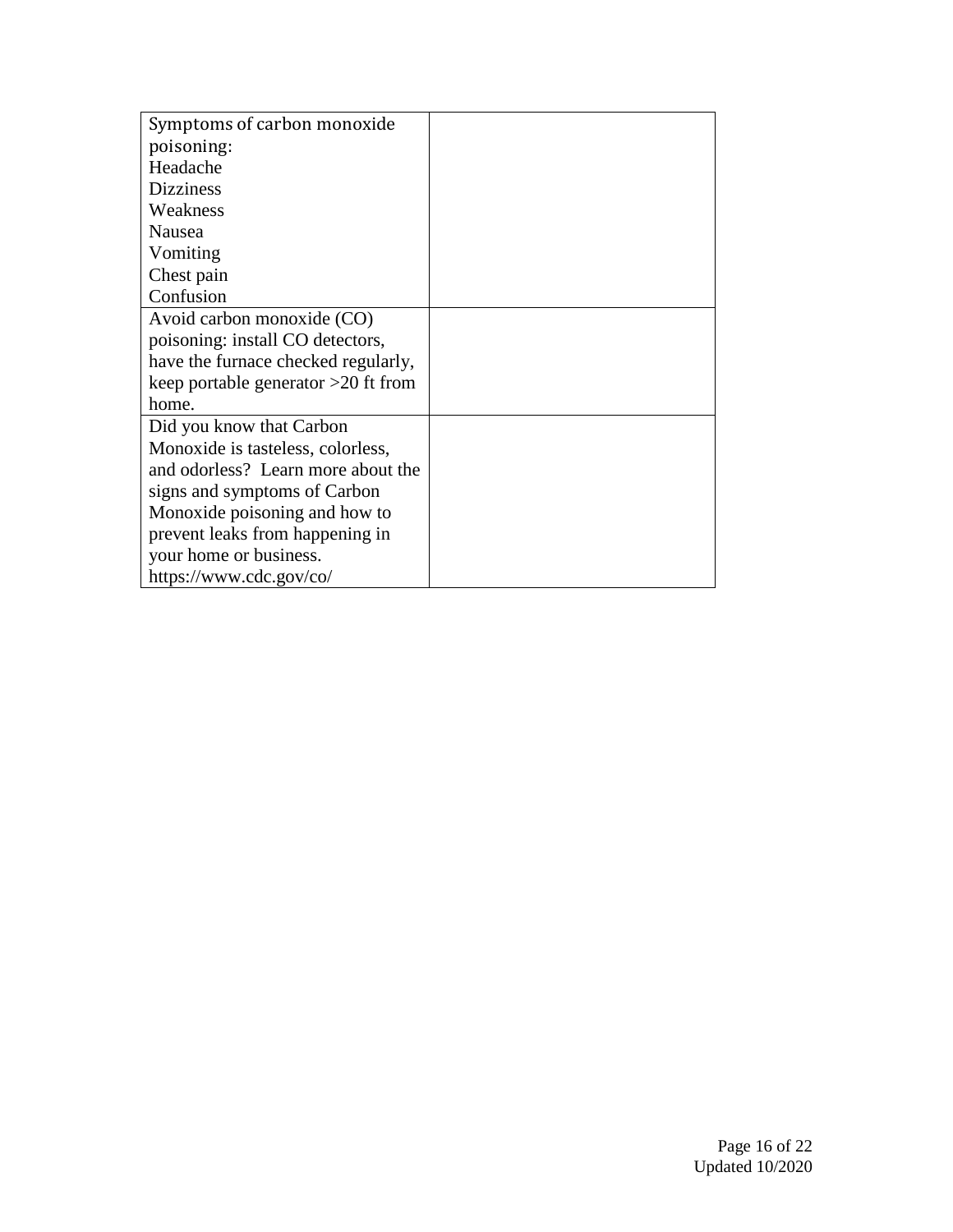| <b>FROSTBITE</b>                                                                                                                                                                                                                                                                                                                              |                                                                        |
|-----------------------------------------------------------------------------------------------------------------------------------------------------------------------------------------------------------------------------------------------------------------------------------------------------------------------------------------------|------------------------------------------------------------------------|
| <b>Social Media Messages</b><br>Suitable for Twitter/Facebook/<br>Instagram                                                                                                                                                                                                                                                                   | These messages have been<br>formatted for<br><b>Facebook/Instagram</b> |
| Reduce your time outdoors if possible.<br>If you are going out for extended<br>periods, make sure to cover exposed<br>skin. Wear a hat, scarf, mittens or<br>gloves. Dress in layers and stay dry.<br>Frostbite is an injury to the body that is<br>caused by freezing. Frostbite causes a<br>loss of feeling and color in affected<br>areas. |                                                                        |
| Frostbite Symptoms: a white or<br>grayish-yellow skin area, skin that<br>feels unusually firm or waxy and<br>numbness<br>What to do for Frostbite:<br>Get into a warm room as soon as<br>possible and seek medical attention as<br>soon as possible.                                                                                          |                                                                        |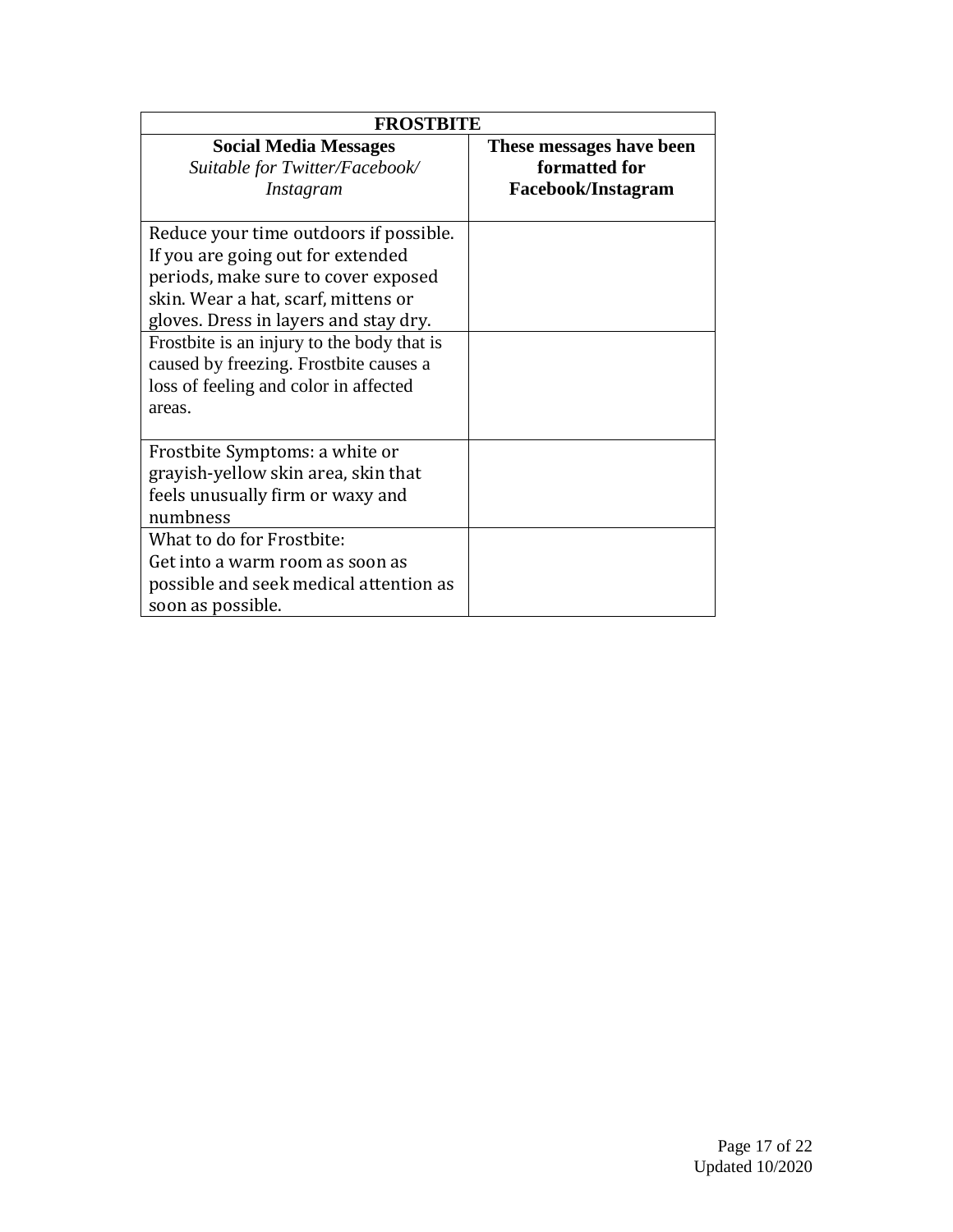| <b>HYPOTHERMIA</b>                                                                                                                                                                                                                                                                                                                                                                                                                                                                                                                                            |                                                                        |
|---------------------------------------------------------------------------------------------------------------------------------------------------------------------------------------------------------------------------------------------------------------------------------------------------------------------------------------------------------------------------------------------------------------------------------------------------------------------------------------------------------------------------------------------------------------|------------------------------------------------------------------------|
| <b>Social Media Messages</b><br>Suitable for Twitter/Facebook/<br>Instagram                                                                                                                                                                                                                                                                                                                                                                                                                                                                                   | These messages have been<br>formatted for<br><b>Facebook/Instagram</b> |
| When outside, make sure to watch for<br>symptoms of hypothermia. When<br>exposed to cold temperatures, your body<br>begins to lose heat faster than it can be<br>produced. Prolonged exposure to cold<br>will eventually use up your body's<br>stored energy.<br>Winter is here and it's time to think<br>about cold weather safety; specifically<br>hypothermia. Older adults, babies, and<br>people who are outdoors for long<br>periods have an increased risk for<br>hypothermia. Get prepared now and<br>visit: https://www.ready.gov/winter-<br>weather |                                                                        |
| Shivering, memory loss and slurred<br>speech are just some of the signs of<br>hypothermia. If you see any of these<br>signs with your loved ones, call 911<br>immediately. More info:<br>https://www.ready.gov/winter-weather                                                                                                                                                                                                                                                                                                                                 |                                                                        |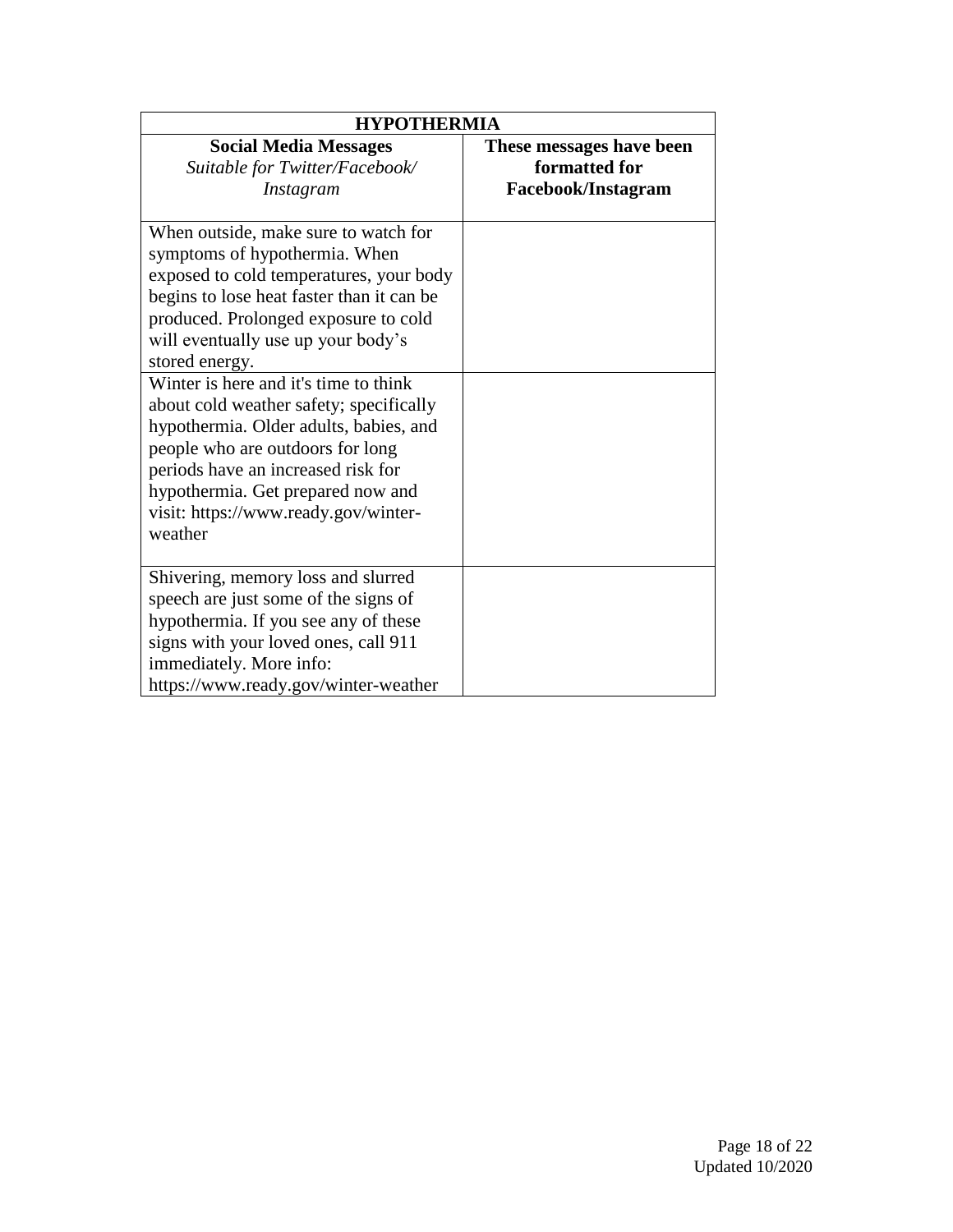| <b>SMART 911</b>                 |                           |
|----------------------------------|---------------------------|
| <b>Social Media Messages</b>     | These messages have been  |
| Suitable for                     | formatted for             |
| Twitter/Facebook/                | <b>Facebook/Instagram</b> |
| Instagram                        |                           |
| Give 9-1-1 info that could       |                           |
| help save your life. Create      |                           |
| a Safety Profile at              |                           |
| www.smart911.com                 |                           |
|                                  |                           |
| If you have not taken the        |                           |
| time to create your FREE         |                           |
| @Smart911 Safety Profile,        |                           |
| please take a few moments        |                           |
| to do so at                      |                           |
| www.smart911.com                 |                           |
| 70% of 9-1-1 calls are           |                           |
| from cell phones. Give 9-        |                           |
| 1-1 the info they need by        |                           |
| creating a Safety Profile at     |                           |
| www.smart911.com                 |                           |
| Be Smart About Safety.           |                           |
| Create your Smart911             |                           |
| Safety Profile at                |                           |
| www.smart911.com. It's           |                           |
| free and could save your         |                           |
| life!                            |                           |
| The more time 9-1-1 can          |                           |
| save the more lives they         |                           |
| can save. Take 5 mins to         |                           |
| create a Safety Profile at       |                           |
| www.smart911.com                 |                           |
| Help us, help you. Create a      |                           |
| Safety Profile today at          |                           |
| www.smart911.com and             |                           |
| give 9-1-1 the info they         |                           |
| need.                            |                           |
| <b>Chester County now offers</b> |                           |
| Smart911! All citizens           |                           |
| should create a Safety           |                           |
| Profile at                       |                           |
| www.smart911.com                 |                           |
| ChesCo first responders          |                           |
| are now better equipped to       |                           |
| help you thanks to Smart         |                           |
| 911. Create your Safety          |                           |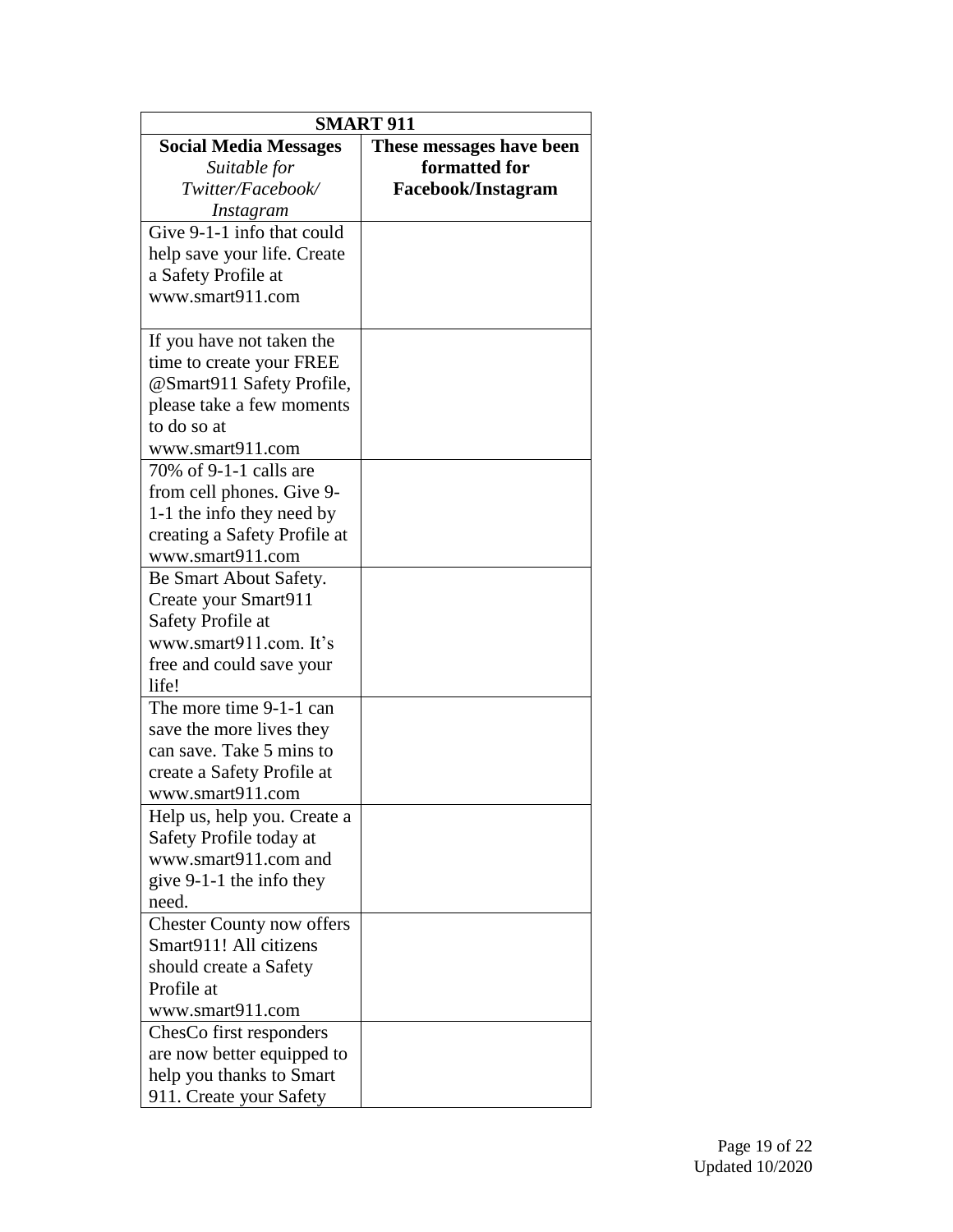| Profile at                       |  |
|----------------------------------|--|
| www.smart911.com                 |  |
| You don't plan to call 9-1-      |  |
| 1, but now you can plan          |  |
| ahead. Be Smart About            |  |
| Safety.                          |  |
| www.smart911.com                 |  |
| Learn more about the free        |  |
| @Smart911 service                |  |
| provided to all Chester          |  |
| County residents.                |  |
| <b>Chester County first</b>      |  |
| responders are now better        |  |
| equipped to help you             |  |
| thanks to Smart 911.             |  |
| Create your Safety Profile       |  |
| at www.smart911.com              |  |
| <b>Chester County now offers</b> |  |
| Smart911! All citizens           |  |
| should create a Safety           |  |
| Profile at                       |  |
| <u>www.smart911.com</u>          |  |
| First responders are better      |  |
| equipped to help you when        |  |
| you create a Safety Profile      |  |
| at www.smart911.com              |  |
| Take 5 minutes right now         |  |
| to create your Smart911          |  |
| Safety Profile at                |  |
| www.smart911.com. It's           |  |
| free and could save your         |  |
| life!                            |  |
| Be Smart About Safety.           |  |
| The more time 9-1-1 can          |  |
| save the more lives they         |  |
| can save. Take 5 minutes         |  |
| to create a Safety Profile at    |  |
| www.smart911.com                 |  |
| You don't plan to call 9-1-      |  |
| 1, but now you can plan          |  |
| ahead. Protect your family       |  |
| by creating a Smart911           |  |
| Safety Profile today at          |  |
| www.smart911.com                 |  |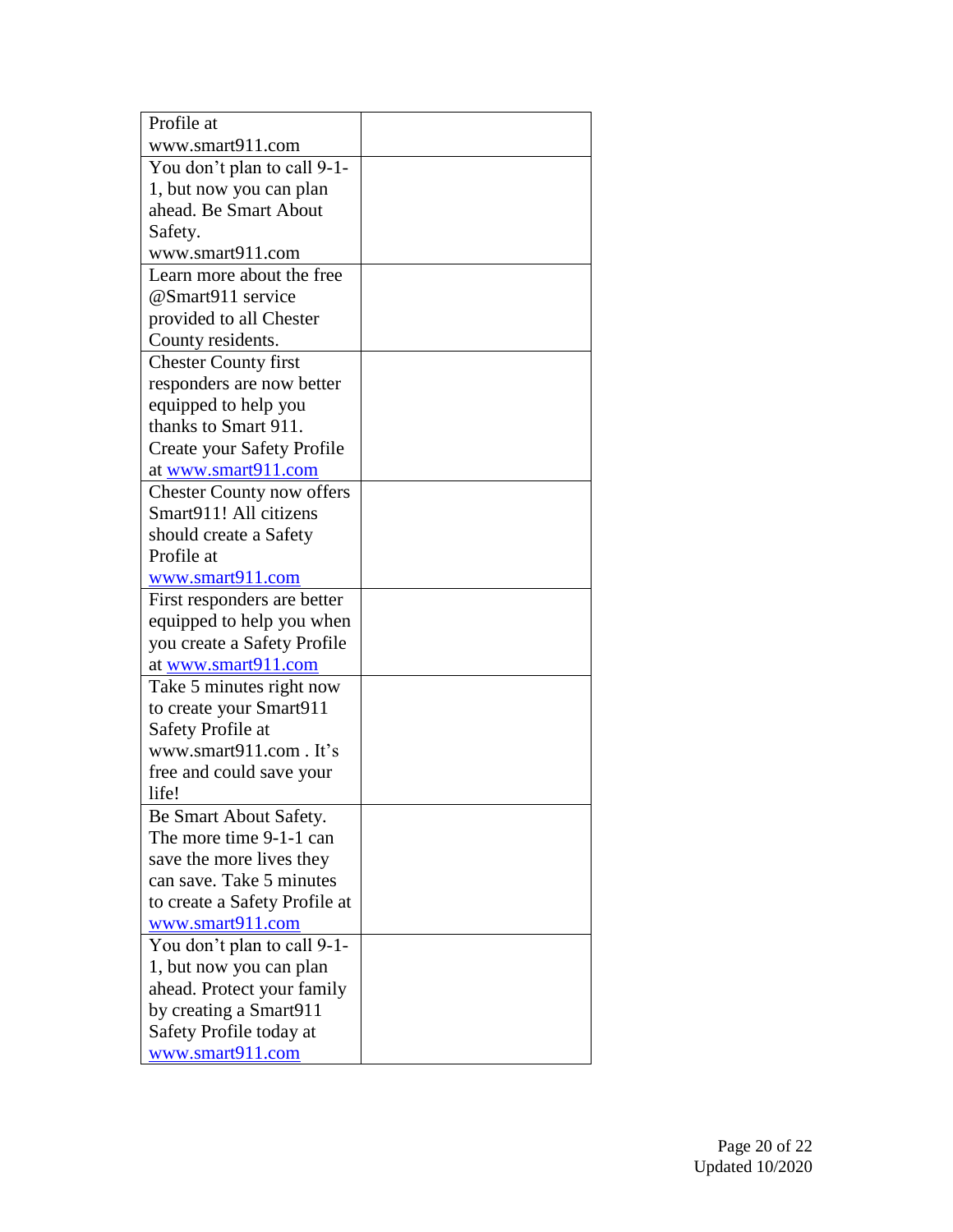| <b>READYCHESCO</b>                                                                                                                                                                                                                                                                                                                                                                        |                                                                        |
|-------------------------------------------------------------------------------------------------------------------------------------------------------------------------------------------------------------------------------------------------------------------------------------------------------------------------------------------------------------------------------------------|------------------------------------------------------------------------|
| <b>Social Media Messages</b><br>Suitable for<br>Twitter/Facebook/<br>Instagram<br>Make sure to register for<br>ReadyChesCo and<br>receive information on<br>emergencies like<br>flooding, evacuations,<br>and other weather<br>matters. Get emergency<br>& related information<br>directly to your home<br>phone, work phone,<br>smartphone, or tablet.<br>Does ReadyChesCo<br>Alert You? | These messages have<br>been formatted for<br><b>Facebook/Instagram</b> |
| <b>Chester County uses</b><br>ReadyChesCo that<br>notifies registered users<br>of important emergency<br>information. You have<br>complete control over<br>alerts and can choose<br>the delivery method of<br>your choice: text, email,<br>or phone call. Does<br>ReadyChesCo Alert<br>You?                                                                                               |                                                                        |
| Get information when<br>you need it and how you<br>want it, visit<br>www.readychesco.org<br>Registration is simple<br>and you pick the<br>delivery method: text,<br>email, or phone call.<br>How are you and your<br>family notified of<br>weather events in<br><b>Chester County? Does</b><br>ReadyChesCo Alert<br>You? Register today to                                                |                                                                        |